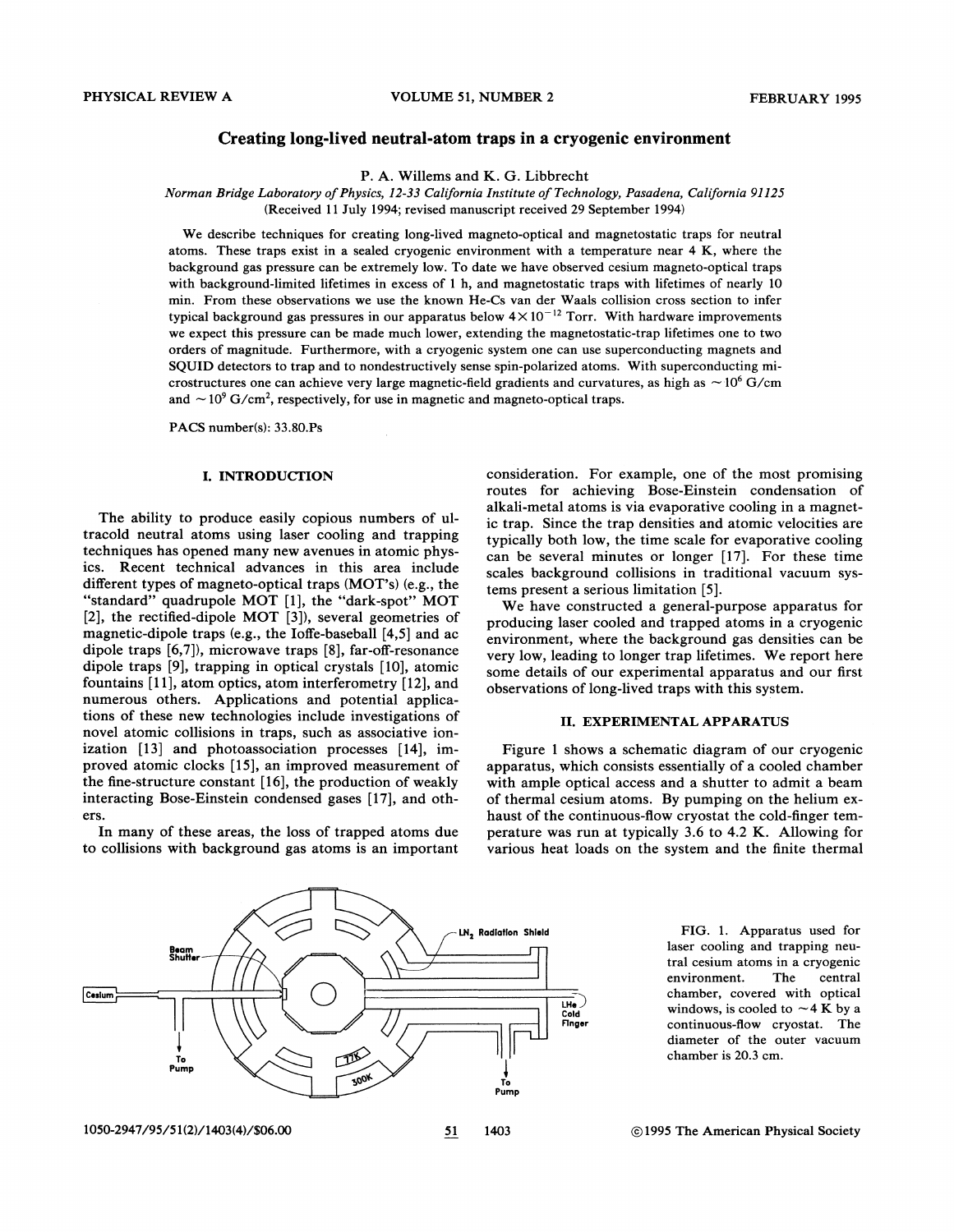conduction between the cold finger and the inner chamber, we estimate that the chamber temperature was typically between 6 and 9 K. Normal coils outside the vacuum chamber and/or superconducting coils inside the cryogenic region provide the necessary magnetic fields for atom trapping. A vacuum pump attached to the inner vacuum chamber typically produces a pressure of  $\sim$  10<sup>-7</sup> Torr in the room-temperature part, and a vacuum is maintained in the outer chamber to prevent condensation and excessive heat load to the system. During data collection the beam shutter is closed, isolating the cryogenic part of the inner vacuum chamber.

The expected background gas density in a sealed dark chamber cooled to  $4 K$  can be extremely low, assuming that the walls of the chamber are not saturated with helium. Pressures as low  $5 \times 10^{-17}$  Torr have been reported [18], and under ideal conditions at  $4 K$  one theoretically expects an essentially perfect vacuum [19]. Light incident on the inner walls of the chamber can significantly increase the background pressure, due to light-induced desorption of helium from the cryogenic surfaces [10}- Because of this, we may expect pressures below  $\sim 10^{-12}$ Torr to be difficult to attain in the presence of scattered light from atom-trapping laser beams.

### III. EXPERIMENTAL RESULTS

# A. Magneto-optical traps

In an investigation of long-lived magneto-optical traps, we used external magnetic-field coils to generate a weak quadrupole field in the inner chamber, with a typical axial gradient  $B' \approx 10$  G/cm, and loaded the trap directly from an uncooled cesium beam. Once the trap was loaded, the beam shutter was closed and the trap fluorescence monitored as a function of time. Figure 2 shows data with a fairly high initial trap population, where the decay is clearly dominated by collisions between trapped cesium



FIG. 2. Magneto-optical trap fluorescence as a function of time, with approximately 70000 atoms initially loaded into the trap, and axial field gradient  $B' = 6.7$  G/cm. Note that the observed trap decay is from Cs-Cs collisions between trapped atoms, with essentially no losses from collisions with background gas atoms. From data like these we infer  $\alpha^{-1} \ge 60$  min for deep traps.

atoms. After correcting for a measured residual trap loading rate (see below), we modeled the trap loss with  $\dot{n} = -\alpha n - \beta n^2$ , where *n* is the density of trapped atoms (assumed proportional to fluorescence). We measured  $\alpha \approx 0$  and values of  $\beta$  ranging over  $(2-20) \times 10^{-11}$  cm<sup>3</sup>/s, the latter consistent with values reported elsewhere [21]. With very low trap populations we measured  $n/n$  as high as 50 min still consistent with no losses from background collisions. From these data we can place a lower limit of  $\alpha^{-1}$   $\gtrsim$  60 min for a fairly deep MOT. We expect  $\alpha$  to be extremely small not only because of the low number of background gas molecules, but also because these molecules (predominantly hydrogen and helium) are light and moving slowly; thus a typical He-Cs or  $H_2$ -Cs elastic collision does not impart enough kinetic energy to a cesium atom to eject it from the MOT.

With low trap populations we also observed an unusual trap loading rate with the cesium beam blocked, of typically  $\sim$  0.2 atoms/sec at field gradient of 10 G/cm. This was measured by observations of MOT fluorescence with no initial trap loading from the thermal beam  $[n(t=0)=0]$ . The loading rate was not well correlated with the tightness of the beam shutter seal, suggesting that the loading was not due to leakage around the beam shutter. We believe the loading is due to cesium atoms weakly bound to the inner surface of the cryogenic chamber, which are subsequently released by lightinduced desorption. A brief "bake" of the chamber at 25 K with the beam shutter open, to release the adsorbed helium and/or hydrogen molecules, resulted in a reduction of the trap loading rate by a factor of approximately 5.

#### B. Magnetostatic traps

We also investigated the lifetimes of quadrupole magnetostatic atom traps in our apparatus, using a pair of superconducting coils to generate the required magnetic fields. After first loading a MOT with an axial field gradient of 50 G/cm, the cesium beam shutter was closed and the repumping laser (tuned to the  $F = 3 \rightarrow F' = 4$  transition) was blocked, so the MOT trapping lasers (tuned just below  $F=4 \rightarrow F'=5$ ) subsequently pumped all the atoms into the  $F = 3$  ground state. A few milliseconds later, the trapping lasers were also blocked. Approximately 10% of the initial MOT population was thus trapped in a quadrupole magnetostatic trap (MST). After a waiting period *T* with both lasers blocked, the trapping and repumping lasers were then unblocked in reverse order and the MOT reformed. By measuring the MOT fluorescence as a function of  $T$  we determined the MST decay time. MST decays at higher field gradients were measured by first forming the MST at 50 G/cm, then ramping up the field (while the lasers were blocked), waiting a time  $T$ , ramping the field back down to 50 G/cm, and reforming the MOT. Figure 3(a) shows MST decay measurements at 50 G/cm, and Fig. 3(b) shows MST decay times as a function of an axial field gradient. We found that MST decay times depended to some degree on the recent history of the vacuum system, and the best results were obtained only with frequent 25 K bakes to re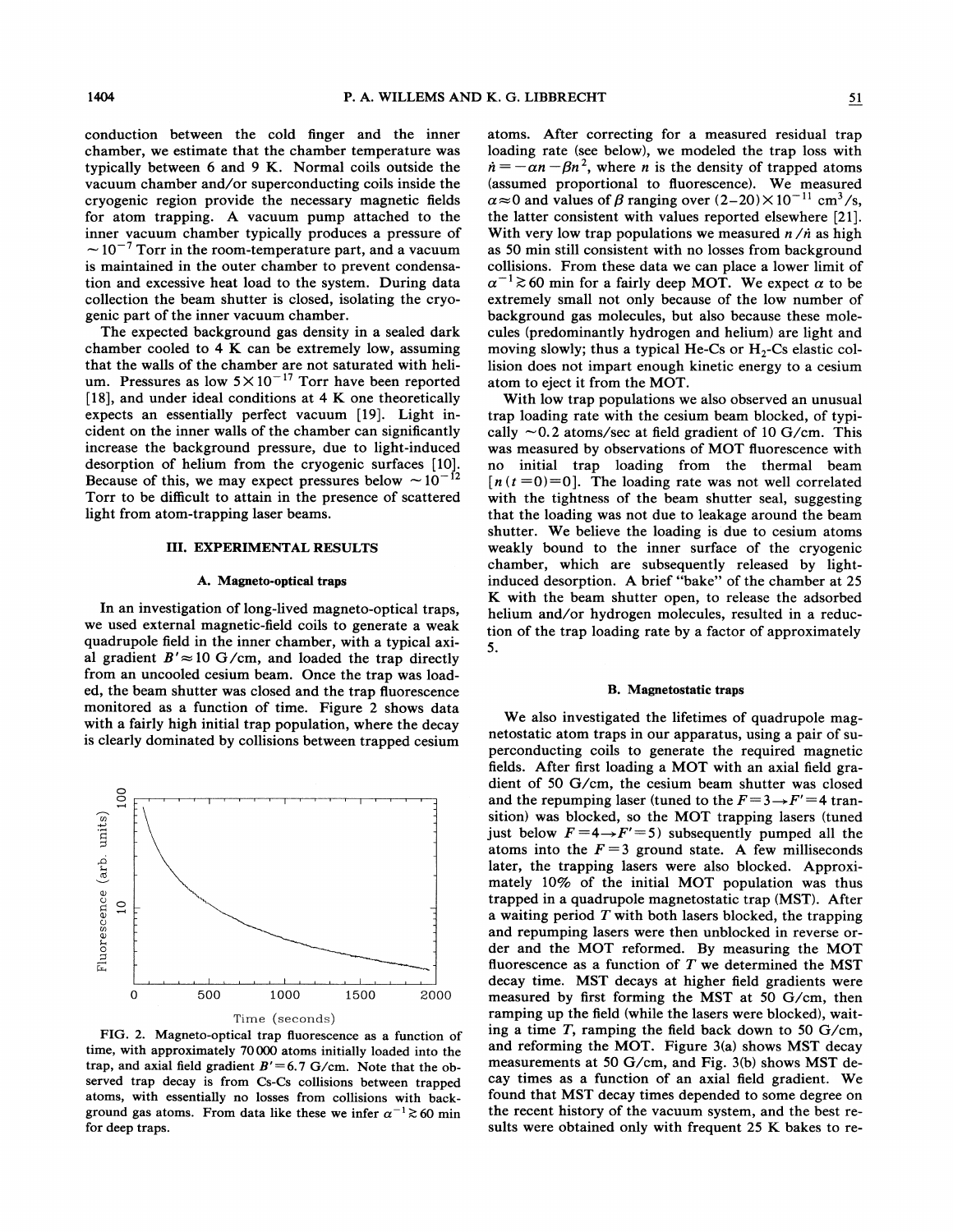move adsorbed gas. From this it appears that our MST lifetimes are currently limited in part by the pressure of the room-temperature part of the inner vacuum chamber, typically  $10^{-7}$  Torr.

We expect the MST losses to be dominated by collisions with background gas, which we assume is predominantly helium. This gives a conservative estimate of the vacuum quality, since He is heavier and has a slightly stronger van der Waals interaction with Cs than does  $H_2$ . For small-angle scattering we can write the He-Cs collisional rate equation

$$
\frac{1}{N} \frac{dN}{dt} \simeq 2\pi \int \sigma(\theta, v) \theta \, d\theta \, dn(v)v
$$

$$
\equiv n_0 \int \widetilde{\sigma}(E) dE ,
$$

where *N* is the number of trapped Cs atoms,  $\sigma(\theta, v)$  is the



FIG. 3. (a) Observed magneto-static trap decay, for a quadrupole trap with axial field gradient *B'=50* G/cm. The scatter in the points at  $t = 0$  reflects the variations in trap loading rate. The curve through the points is a fit exponential decay  $y = Ae^{-at}$ . (b) Trap decay constant  $\alpha$  as a function of a field gradient. The scattering theory described in the text results in a much weaker field dependence than observed.



FIG. 4. Differential scattering cross section  $\tilde{\sigma}(E)$  described in the text, in temperature units with  $E = k_B/2T$ . Here we have integrated over a Boltzmann distribution of He atoms at temperatures of 4 and 300 K.

van der Waals cross section [22,23] as a function of the<br>He recoil angle  $\theta$  and He initial velocity He recoil angle  $\theta$  and He initial *v*,  $E \simeq m_{\text{He}}^2 v^2 \theta^2 / 2m_{\text{Cs}}$  is the Cs kinetic energy after a collision,  $n_0$  is the total He density, and  $dn(v)$  is the Boltzmann velocity distribution with  $\int dn = n_0$ . Figure 4 shows the calculated  $\tilde{\sigma}(E)$  for background He at temperatures of 4 and 300 K, using a He-Cs van der Waals coefficient [24]  $C_6 = 3.2 \times 10^{-78}$  J m<sup>6</sup>. Figure 5 shows  $\int_{E_0}^{\infty} \widetilde{\sigma}(E)dE$ , which gives the trap loss rate as a function of trap depth  $E_0$ .

We estimate the trap depth for our coil configuration to be  $\sim$  20B'  $\mu$ K, where B' is the axial field gradient in G/cm. This gives a trap decay which decreases slightly as  $B'$  increases, in contrast to the observations in Fig. 3(b). We believe this discrepancy may be due to additional MST losses arising from scattered laser light in the trapping region. Even a very low level of scattered light, primarily from the repumping laser, would be sufficient to optically pump atoms into untrapped magnetic sublevels at the observed rates. Further, the optical pumping losses are expected to have a strong (albeit somewhat complex) dependence on  $B'$ , which may explain the observations. Using the measured MST decay time at 1



FIG. 5. Integrated cross section  $\int_{E_0}^{\infty} \tilde{\sigma}(E)dE$ . Multiplying this by the total He background density  $n_0$  gives the trap loss rate  $N^{-1}dN/dt$  as a function of trap depth  $E_0$ .